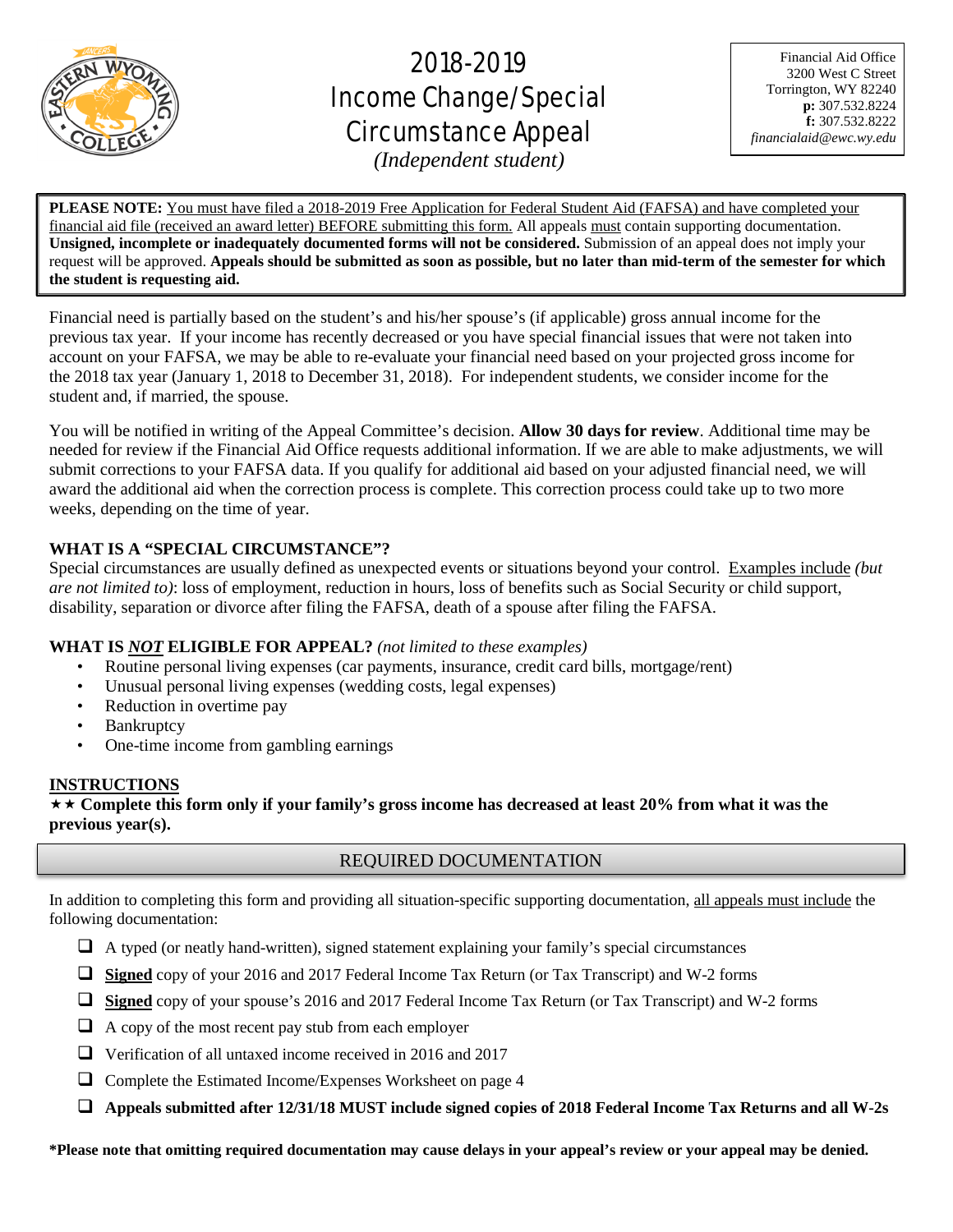## A: STUDENT INFORMATION

| Last Name                                  | <b>First Name</b>                                      | M.I. | <b>EWC Student ID Number</b>     | Social Security Number (last four digits) |  |
|--------------------------------------------|--------------------------------------------------------|------|----------------------------------|-------------------------------------------|--|
|                                            |                                                        |      |                                  |                                           |  |
| Mailing Address (include apartment number) |                                                        |      | E-mail Address                   |                                           |  |
| City, ST, Zip                              |                                                        |      | Phone Number (include area code) |                                           |  |
|                                            |                                                        |      |                                  |                                           |  |
|                                            | B: REASON FOR SUBMITTING APPEAL (check all that apply) |      |                                  |                                           |  |

#### **A. Unemployment or reduction of hours or wages**

Student or spouse who worked in 2016 is now unemployed or has had work hours and/or wage rate reduced.

#### **Required documentation:**

- $\Box$  Copy of last pay stub(s) from previous employer(s)
- $\Box$  Copy of letter from employer on letterhead verifying the release from employment or reduction in hours/wages, the date the change became effective and the duration of the reduction if temporary
- $\Box$  Notice of eligibility or denial for unemployment benefits
- □ Copy of disability benefit statement if applicable

## **B. Medical or dental expenses**

You or your spouse made payments for expenses not covered by insurance. **Medical expenses** *for which you received no insurance or other reimbursement* **must exceed 11% of the family's taxable income** in order to be considered.

#### **Required documentation:**

- $\Box$  Submit copies of receipts or billing statements showing amounts for which you received no insurance or other reimbursement, as well as documentation of payment
- $\Box$  Total medical expenses for which you received no insurance or other reimbursement(s): \$

## **C. Retirement**

Student or spouse who worked in 2016 has retired.

#### **Required documentation:**

- $\Box$  Copy of last pay stub(s) from previous employer(s)
- $\Box$  Copy of retirement benefit statement
- $\Box$  Letter from previous employer on letterhead stating last date of employment

### **D. Death of spouse**

Spouse passed away after the FAFSA was filed.

#### **Required documentation:**

 $\Box$  Copy of death certificate, obituary, or funeral program

#### **E. Separation or divorce**

Student was married when the FAFSA was filed, but has now separated or divorced.

#### **Required documentation:**

 $\Box$  Court documentation verifying legal separation or divorce, or letter from attorney documenting that legal proceedings have begun

#### **F. Reduction or loss of support or benefits**

Student or spouse received support or benefits in 2016 that have been terminated or reduced. Support or benefits may include: worker's compensation, unemployment benefits, child support, Social Security benefits, pensions, etc.

#### **Required documentation:**

- $\Box$  Last check stub or printout of benefit received
- $\Box$  Letter from agency on letterhead verifying the date and amount of benefit lost

## **G. One-time income**

Student or spouse received non-recurring income in 2016 from a pension, IRA, annuity, inheritance, settlement, etc.

#### **Required documentation:**

- Copy of form 1099 or other statement from paying agency showing the one-time income
- Explain why the one-time income is not available for education expenses; include documentation.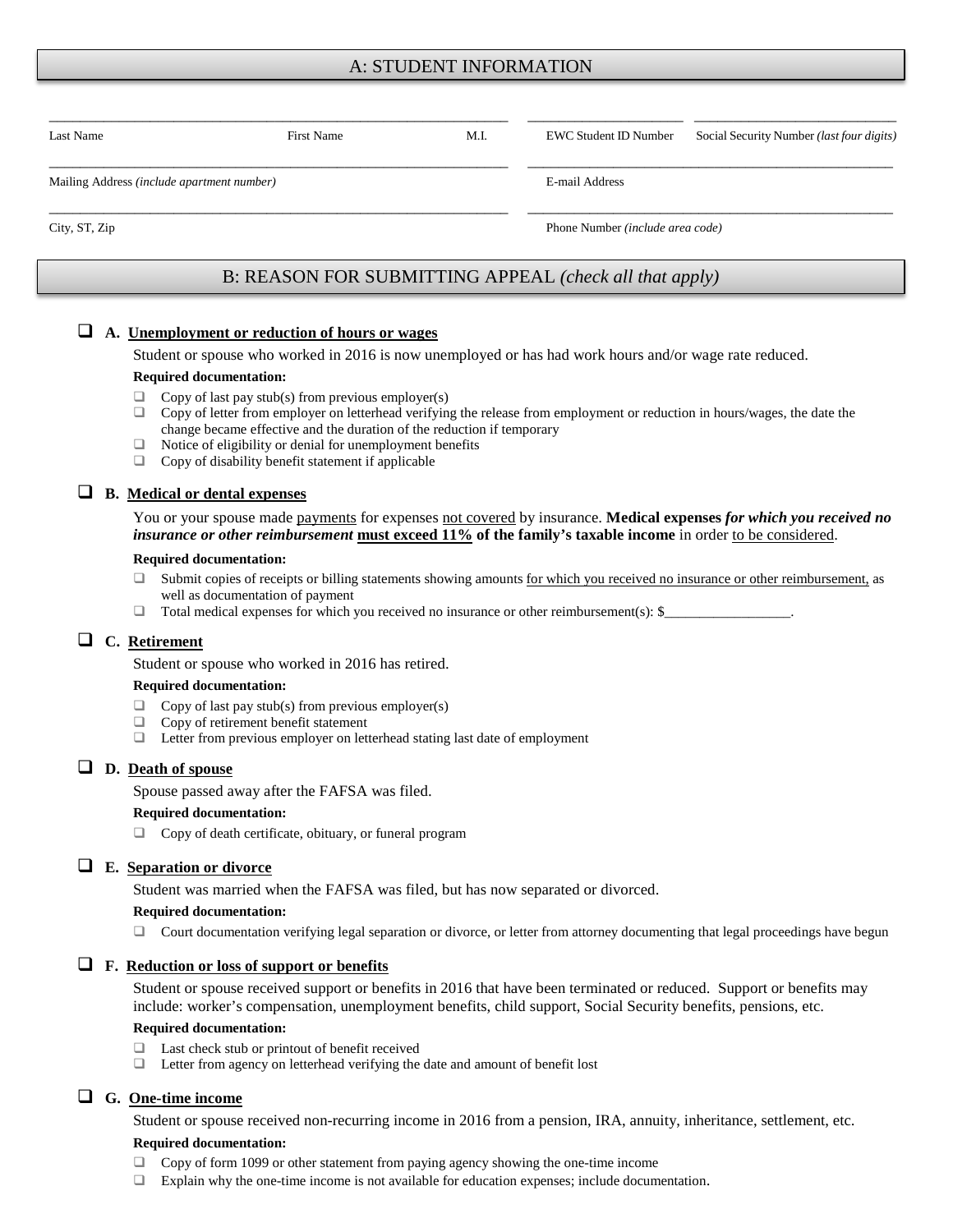## **H. Dislocated Worker/Displaced Homemaker**

Student/spouse is a Dislocated Worker if he/she is receiving unemployment benefits due to being laid off or losing a job and is unlikely to return to a previous occupation or was self-employed but is now unemployed due to economic conditions or natural disaster. A Displaced Homemaker is generally a person who previously provided unpaid services to the family (e.g. stay-at-home parent), is no longer supported by the spouse, is unemployed or underemployed, and is having trouble finding or upgrading employment.

#### **Required documentation:**

- $\Box$  Copy of letter from employer on letterhead verifying the release from employment or reduction in hours/wages, the date the change became effective and the duration of the reduction if temporary
- $\Box$  Notice of eligibility or denial for unemployment benefits

## **I. Other**

You or your spouse has other unusual circumstances not listed above.

#### **Required documentation:**

- $\Box$  Explain the circumstances in detail, including the impact on your ability to pay for your educational expenses
- Attach supporting documentation of the circumstances

## C: EXPLANATION OF SPECIAL CIRCUMSTANCES

**For the following questions, ONLY include information for the student and spouse (if applicable), whose income was included on the 2018-2019 Free Application for Federal Student Aid (FAFSA).**

Whose income decreased?

What date did the change in circumstance occur?

**\*Explain below (or attach a typed, signed personal statement explaining), in as much detail as possible, why you are requesting a change in income. Please list dates that the changes occurred and how it impacted your income. You must provide appropriate documentation. Be as detailed as possible about the change in your circumstances.** 

\_\_\_\_\_\_\_\_\_\_\_\_\_\_\_\_\_\_\_\_\_\_\_\_\_\_\_\_\_\_\_\_\_\_\_\_\_\_\_\_\_\_\_\_\_\_\_\_\_\_\_\_\_\_\_\_\_\_\_\_\_\_\_\_\_\_\_\_\_\_\_\_\_\_\_\_\_\_\_\_\_\_\_\_\_\_\_\_\_\_\_\_\_\_\_\_\_\_\_\_\_\_\_\_\_\_\_\_

\_\_\_\_\_\_\_\_\_\_\_\_\_\_\_\_\_\_\_\_\_\_\_\_\_\_\_\_\_\_\_\_\_\_\_\_\_\_\_\_\_\_\_\_\_\_\_\_\_\_\_\_\_\_\_\_\_\_\_\_\_\_\_\_\_\_\_\_\_\_\_\_\_\_\_\_\_\_\_\_\_\_\_\_\_\_\_\_\_\_\_\_\_\_\_\_\_\_\_\_\_\_\_\_\_\_\_\_

\_\_\_\_\_\_\_\_\_\_\_\_\_\_\_\_\_\_\_\_\_\_\_\_\_\_\_\_\_\_\_\_\_\_\_\_\_\_\_\_\_\_\_\_\_\_\_\_\_\_\_\_\_\_\_\_\_\_\_\_\_\_\_\_\_\_\_\_\_\_\_\_\_\_\_\_\_\_\_\_\_\_\_\_\_\_\_\_\_\_\_\_\_\_\_\_\_\_\_\_\_\_\_\_\_\_\_\_

\_\_\_\_\_\_\_\_\_\_\_\_\_\_\_\_\_\_\_\_\_\_\_\_\_\_\_\_\_\_\_\_\_\_\_\_\_\_\_\_\_\_\_\_\_\_\_\_\_\_\_\_\_\_\_\_\_\_\_\_\_\_\_\_\_\_\_\_\_\_\_\_\_\_\_\_\_\_\_\_\_\_\_\_\_\_\_\_\_\_\_\_\_\_\_\_\_\_\_\_\_\_\_\_\_\_\_\_

\_\_\_\_\_\_\_\_\_\_\_\_\_\_\_\_\_\_\_\_\_\_\_\_\_\_\_\_\_\_\_\_\_\_\_\_\_\_\_\_\_\_\_\_\_\_\_\_\_\_\_\_\_\_\_\_\_\_\_\_\_\_\_\_\_\_\_\_\_\_\_\_\_\_\_\_\_\_\_\_\_\_\_\_\_\_\_\_\_\_\_\_\_\_\_\_\_\_\_\_\_\_\_\_\_\_\_\_

\_\_\_\_\_\_\_\_\_\_\_\_\_\_\_\_\_\_\_\_\_\_\_\_\_\_\_\_\_\_\_\_\_\_\_\_\_\_\_\_\_\_\_\_\_\_\_\_\_\_\_\_\_\_\_\_\_\_\_\_\_\_\_\_\_\_\_\_\_\_\_\_\_\_\_\_\_\_\_\_\_\_\_\_\_\_\_\_\_\_\_\_\_\_\_\_\_\_\_\_\_\_\_\_\_\_\_\_

\_\_\_\_\_\_\_\_\_\_\_\_\_\_\_\_\_\_\_\_\_\_\_\_\_\_\_\_\_\_\_\_\_\_\_\_\_\_\_\_\_\_\_\_\_\_\_\_\_\_\_\_\_\_\_\_\_\_\_\_\_\_\_\_\_\_\_\_\_\_\_\_\_\_\_\_\_\_\_\_\_\_\_\_\_\_\_\_\_\_\_\_\_\_\_\_\_\_\_\_\_\_\_\_\_\_\_\_

\_\_\_\_\_\_\_\_\_\_\_\_\_\_\_\_\_\_\_\_\_\_\_\_\_\_\_\_\_\_\_\_\_\_\_\_\_\_\_\_\_\_\_\_\_\_\_\_\_\_\_\_\_\_\_\_\_\_\_\_\_\_\_\_\_\_\_\_\_\_\_\_\_\_\_\_\_\_\_\_\_\_\_\_\_\_\_\_\_\_\_\_\_\_\_\_\_\_\_\_\_\_\_\_\_\_\_\_

\_\_\_\_\_\_\_\_\_\_\_\_\_\_\_\_\_\_\_\_\_\_\_\_\_\_\_\_\_\_\_\_\_\_\_\_\_\_\_\_\_\_\_\_\_\_\_\_\_\_\_\_\_\_\_\_\_\_\_\_\_\_\_\_\_\_\_\_\_\_\_\_\_\_\_\_\_\_\_\_\_\_\_\_\_\_\_\_\_\_\_\_\_\_\_\_\_\_\_\_\_\_\_\_\_\_\_\_

\_\_\_\_\_\_\_\_\_\_\_\_\_\_\_\_\_\_\_\_\_\_\_\_\_\_\_\_\_\_\_\_\_\_\_\_\_\_\_\_\_\_\_\_\_\_\_\_\_\_\_\_\_\_\_\_\_\_\_\_\_\_\_\_\_\_\_\_\_\_\_\_\_\_\_\_\_\_\_\_\_\_\_\_\_\_\_\_\_\_\_\_\_\_\_\_\_\_\_\_\_\_\_\_\_\_\_\_

\_\_\_\_\_\_\_\_\_\_\_\_\_\_\_\_\_\_\_\_\_\_\_\_\_\_\_\_\_\_\_\_\_\_\_\_\_\_\_\_\_\_\_\_\_\_\_\_\_\_\_\_\_\_\_\_\_\_\_\_\_\_\_\_\_\_\_\_\_\_\_\_\_\_\_\_\_\_\_\_\_\_\_\_\_\_\_\_\_\_\_\_\_\_\_\_\_\_\_\_\_\_\_\_\_\_\_\_

\_\_\_\_\_\_\_\_\_\_\_\_\_\_\_\_\_\_\_\_\_\_\_\_\_\_\_\_\_\_\_\_\_\_\_\_\_\_\_\_\_\_\_\_\_\_\_\_\_\_\_\_\_\_\_\_\_\_\_\_\_\_\_\_\_\_\_\_\_\_\_\_\_\_\_\_\_\_\_\_\_\_\_\_\_\_\_\_\_\_\_\_\_\_\_\_\_\_\_\_\_\_\_\_\_\_\_\_

\_\_\_\_\_\_\_\_\_\_\_\_\_\_\_\_\_\_\_\_\_\_\_\_\_\_\_\_\_\_\_\_\_\_\_\_\_\_\_\_\_\_\_\_\_\_\_\_\_\_\_\_\_\_\_\_\_\_\_\_\_\_\_\_\_\_\_\_\_\_\_\_\_\_\_\_\_\_\_\_\_\_\_\_\_\_\_\_\_\_\_\_\_\_\_\_\_\_\_\_\_\_\_\_\_\_\_\_

\_\_\_\_\_\_\_\_\_\_\_\_\_\_\_\_\_\_\_\_\_\_\_\_\_\_\_\_\_\_\_\_\_\_\_\_\_\_\_\_\_\_\_\_\_\_\_\_\_\_\_\_\_\_\_\_\_\_\_\_\_\_\_\_\_\_\_\_\_\_\_\_\_\_\_\_\_\_\_\_\_\_\_\_\_\_\_\_\_\_\_\_\_\_\_\_\_\_\_\_\_\_\_\_\_\_\_\_

\_\_\_\_\_\_\_\_\_\_\_\_\_\_\_\_\_\_\_\_\_\_\_\_\_\_\_\_\_\_\_\_\_\_\_\_\_\_\_\_\_\_\_\_\_\_\_\_\_\_\_\_\_\_\_\_\_\_\_\_\_\_\_\_\_\_\_\_\_\_\_\_\_\_\_\_\_\_\_\_\_\_\_\_\_\_\_\_\_\_\_\_\_\_\_\_\_\_\_\_\_\_\_\_\_\_\_\_

\_\_\_\_\_\_\_\_\_\_\_\_\_\_\_\_\_\_\_\_\_\_\_\_\_\_\_\_\_\_\_\_\_\_\_\_\_\_\_\_\_\_\_\_\_\_\_\_\_\_\_\_\_\_\_\_\_\_\_\_\_\_\_\_\_\_\_\_\_\_\_\_\_\_\_\_\_\_\_\_\_\_\_\_\_\_\_\_\_\_\_\_\_\_\_\_\_\_\_\_\_\_\_\_\_\_\_\_

\_\_\_\_\_\_\_\_\_\_\_\_\_\_\_\_\_\_\_\_\_\_\_\_\_\_\_\_\_\_\_\_\_\_\_\_\_\_\_\_\_\_\_\_\_\_\_\_\_\_\_\_\_\_\_\_\_\_\_\_\_\_\_\_\_\_\_\_\_\_\_\_\_\_\_\_\_\_\_\_\_\_\_\_\_\_\_\_\_\_\_\_\_\_\_\_\_\_\_\_\_\_\_\_\_\_\_\_

\_\_\_\_\_\_\_\_\_\_\_\_\_\_\_\_\_\_\_\_\_\_\_\_\_\_\_\_\_\_\_\_\_\_\_\_\_\_\_\_\_\_\_\_\_\_\_\_\_\_\_\_\_\_\_\_\_\_\_\_\_\_\_\_\_\_\_\_\_\_\_\_\_\_\_\_\_\_\_\_\_\_\_\_\_\_\_\_\_\_\_\_\_\_\_\_\_\_\_\_\_\_\_\_\_\_\_\_